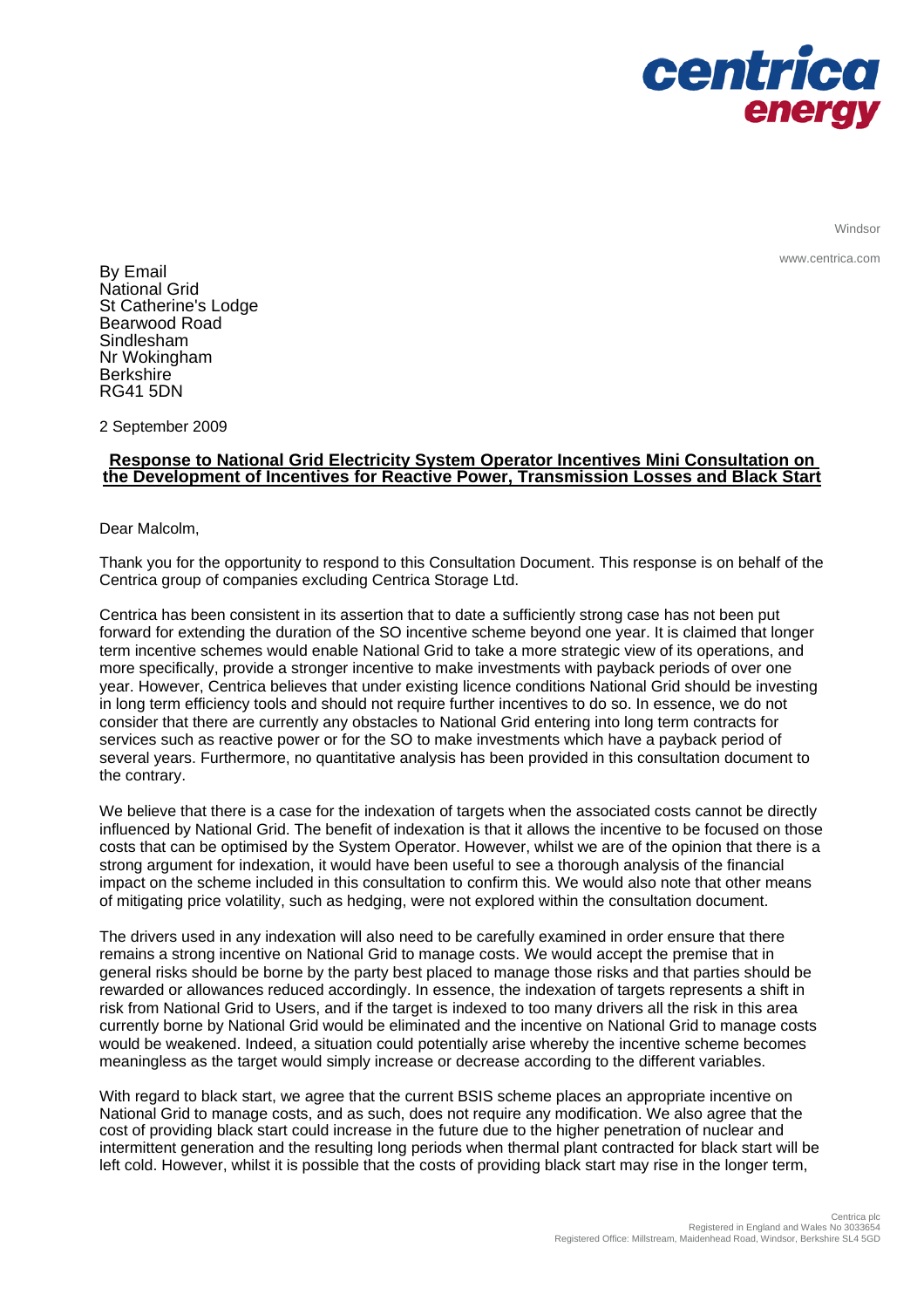

no explanation has been provided as to why the current scheme (with the target adjusted accordingly) would not be an appropriate tool for incentivising the SO to manage its black start costs going forward.

We have provided detailed responses to each question below.

1. What benefits do you see for the development of an indexation methodology for reactive power costs? What drivers should be included in such an index?

Centrica believes that there is a strong argument for indexing costs that cannot be directly influenced by the SO as the incentive would become focused on those costs that can be optimised by the System Operator. However, we also believe it is important to understand the effects of using certain drivers within the indexation. For example, if reactive power (or any other segment) was indexed to all of the main drivers that affect the cost, the risk currently borne by National Grid would be eliminated and the incentive on National Grid to manage costs would be weakened. Indeed, a situation could potentially arise whereby the target becomes meaningless as it would simply rise or fall according to the different variables. As such, in order to conclude the most appropriate drivers to use in any indexation, Centrica believes that further analysis should be undertaken ascertain the financial impact of indexing the reactive power target to specific drivers. We also believe that other methodologies to minimise the effects of price variability, such as hedging, should have been included in this consultation.

2. What benefits do you believe there are in the implementation of a longer than one year scheme?

We do not see justification for extending the incentive scheme period over one year. Currently we do not believe that a one year incentive scheme precludes National Grid from investing in longer term services for reactive power from third parties. Furthermore, there is also a possibility that some generators maybe unable to engage in a contract of over 12 months for the provision of reactive power. Another reason put forward by National Grid is that the current schemes prevent it from investing in equipment with a longer term payback such as IT systems. Again, we believe that under current licence conditions National Grid already has the duty to invest in these if they are economic and efficient.

It is argued by National Grid that the annual schemes only allow for a realisation of short term cost benefits, and as such, the majority of resources are focused on short term savings. However, we do not understand why it should not be possible for National Grid and Ofgem to negotiate targets which take into account longer term investments. We also believe that another consideration with regard to longer term incentives is the potential for increased short term volatility: National Grid would have a longer period over which to meet its target and would have less pressure to manage costs on a short term basis. Given that the volatility of BSUoS costs is already a significant problem for generators and suppliers, we believe that any development that increases the potential for this would be highly negative.

3. Are there any additional benefits or drawbacks in the development and implementation of an unbundled reactive power incentive?

We agree with the proposition of unbundling this segment and applying high caps and collars and sharing factors. We believe that this would potentially better incentivise National Grid to minimise reactive volumes. However, we partially disagree with National Grid's assessment of the benefits from unbundling this segment and in particular the assertion that unbundling would enable greater industry understanding through more detailed analysis. We believe that there is currently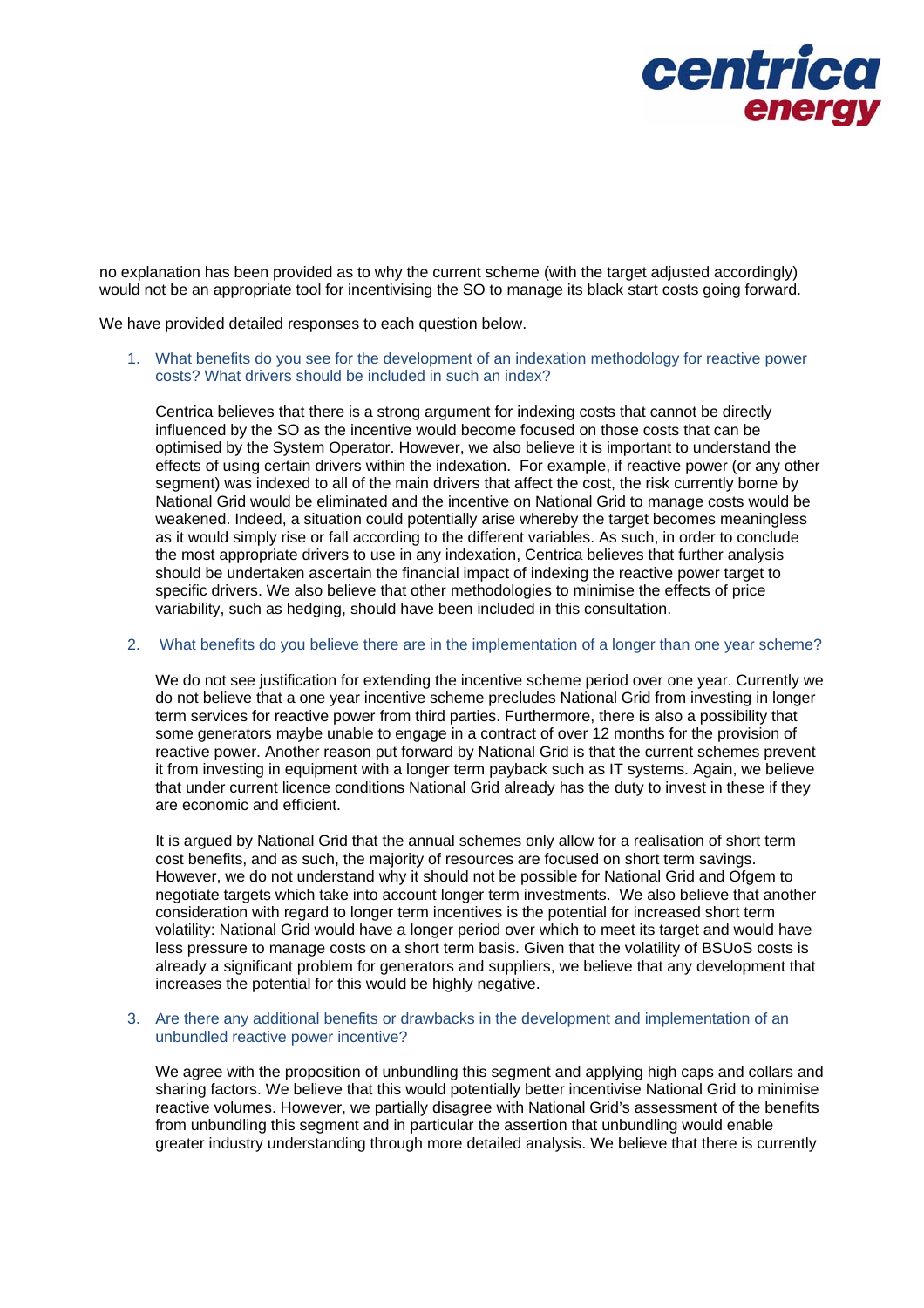

nothing preventing National Grid from undertaking and publishing analysis of reactive power to increase industry understanding in this area.

4. Please provide your views on the development of the reactive power incentive? Do you see any benefits in changing the current arrangements?

We do not believe that any other changes should be made to this segment.

5. What benefits do you see for the development of an indexation methodology for transmission losses? What drivers should be included in such an index?

As with the proposals for indexing Reactive Power, we believe that there is an argument for the development of an indexation methodology for transmission losses, on the proviso that the incentive on National Grid to manage costs would not be reduced. As such we believe that further quantitative analysis is required to better understand the impact on the incentive scheme. In terms of the drivers used, we believe that the price of transmission losses could be calculated on a half-hourly basis using, for example, the BSC MID price as a proxy for cost.

6. Please provide your views on whether the SO can influence sufficient drivers to reduce Transmission Losses?

Centrica agrees that National Grid has limited influence over transmission losses on the system. As such, we believe that the transmission losses segment should be considered for omission from the entire BSIS scheme.

### 7. What benefits do you believe there are in the implementation of a longer than one year scheme?

As stated above, we do not believe there any benefits in increasing the length of the incentive scheme for transmission losses or any other segment. Centrica is of the opinion that National Grid's current licence conditions should be sufficient to ensure that National Grid follows all possible long term and well as short term measures to minimise losses on the network regardless of the incentive scheme in place.

8. Are there any additional benefits or drawbacks in the development and implementation of an unbundled transmission losses incentive?

As noted above, given the limited amount of influence that National Grid has over transmission losses, we are of the opinion that transmission losses should be omitted from the Incentive scheme.

9. Please provide your views on the development of the transmission losses incentive? Do you see any benefits in changing the current arrangements?

We do not believe that any other changes should be made to this segment.

10. What benefit do you see in developing a transmission losses zonal forecast incentive?

The benefits of developing a transmission losses zonal forecast incentive are not immediately apparent. If National Grid would like to pursue this, we believe that it would require further analysis and consultation.